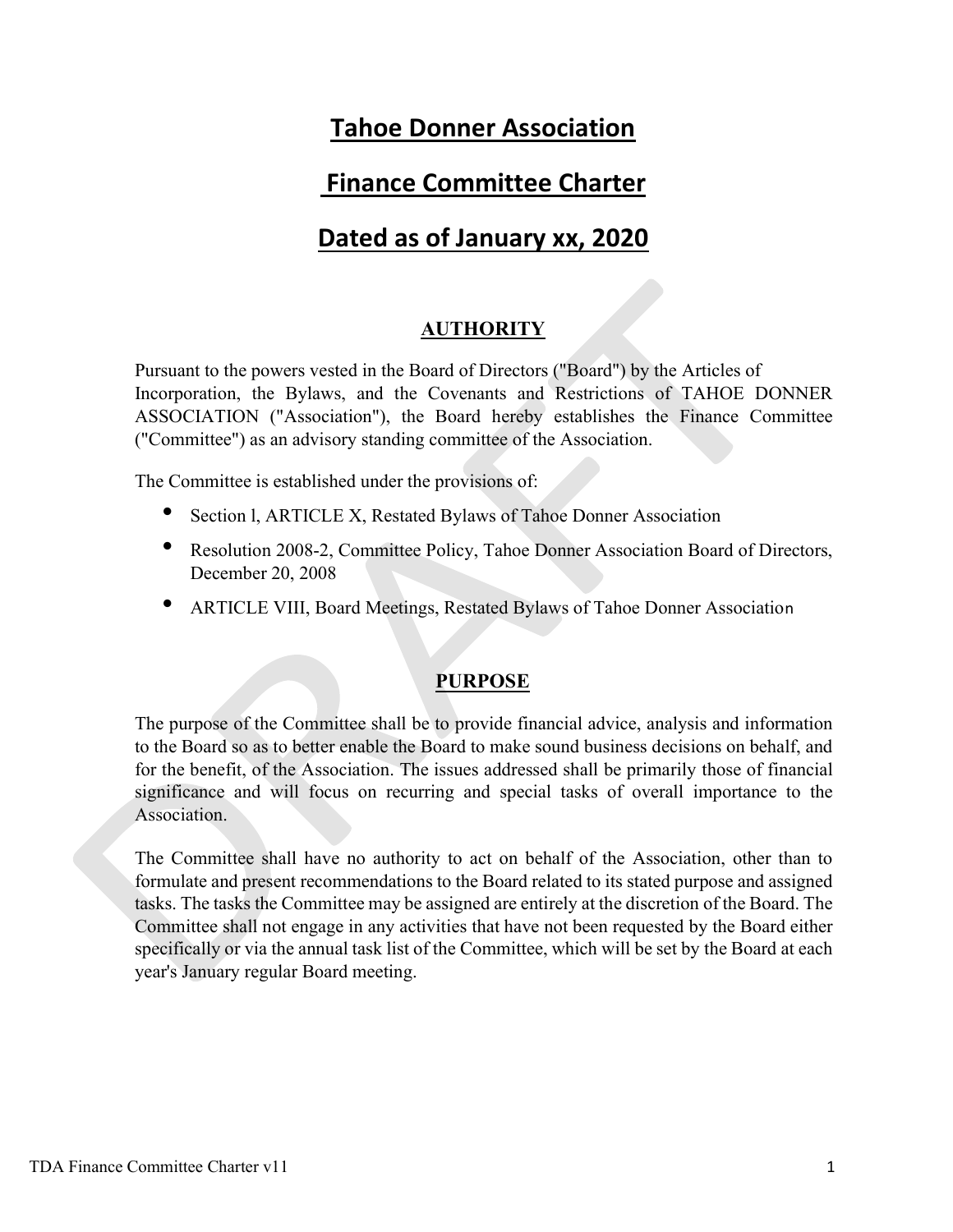## TASKS AND RESPONSIBILITIES

There are two general types of tasks:

- Tasks of a recurring nature ("Recurring Tasks"), and
- Tasks of an infrequent or special nature ("Special Tasks").

With respect to Recurring Tasks, the Committee will usually be involved in the following: [highlighted: options for Board consideration]

- Recommendations to the Board regarding Tahoe Donner Association's review of major financial policies  $-OR - no$  involvement in review of financial policies.
- Recommendations to the Board regarding the financial impact to the Association and homeowner members from the Association's business planning policies and processes.
- Recommendations to the Board regarding the annual budget process. The degree to which the Committee becomes involved in the budget itself will depend upon Board preferences.
- Periodic analyses for the Board of financial trends and the implications for future operating results and financial condition.
- Review, on a quarterly basis, the Association's list of expected capital investments and the funding thereof.
- Review on a regular basis, but no less frequently than quarterly, the Association's investment portfolio and its adequacy to fund the Association's expected requirements for capital investment.

The Committee will undertake Special Tasks as requested by other Association committees but only if approved by the Board. Additionally, the Committee may recommend to the Board additional tasks provided that no significant Committee action shall occur without Board approval. Such recommendations shall be made through the Board Liaison(s).

Guidelines for special tasks that fall within the purview of this committee include:

- There are financial implications either to the Association as an organization, or to its members
- The financial expertise of committees can augment the available expertise on staff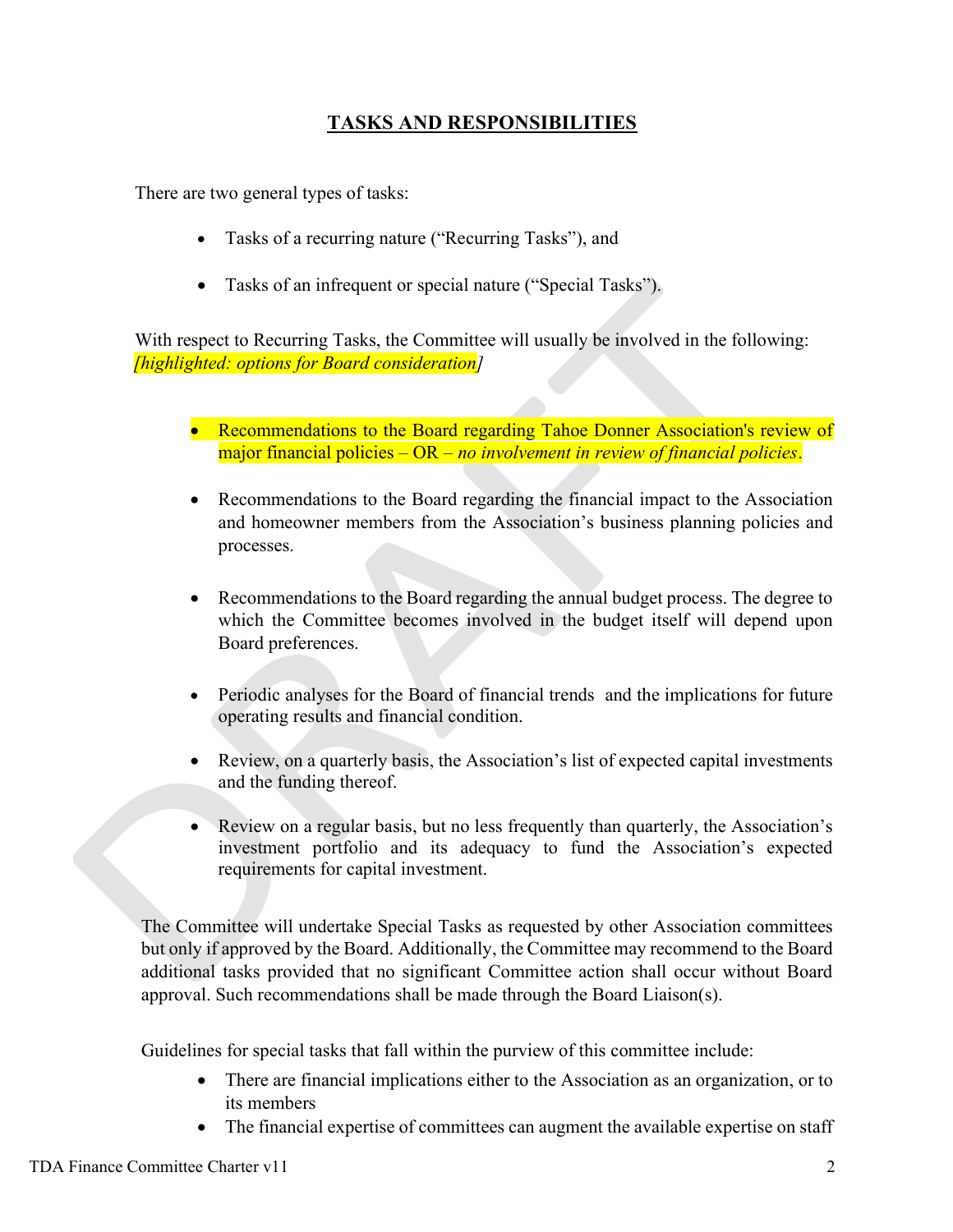• There is sufficient time for volunteer committee review, analysis and/or advise within the time parameters for a Board decision.

The tasks of the Committee shall not include the following:

- Direct or indirect involvement in the daily operations of Tahoe Donner Association.
- Interactions with management or staff except when arranged through the General Manager or the Director of Finance and Accounting ("DFA").
- Interference in the traditional relationship between the Board and the General Manager.

## COMMITTEE ADMINISTRATION

#### **Organization**

#### [highlighted: options for Board consideration]

The Committee shall consist of  $\frac{\text{func}(9) - \text{six}(6)}{\text{regular}}$ , voting members.

There shall be at least one, and no more than two, non-voting Board Liaison(s) to the Committee. Board Liaison(s) shall be Board Members chosen by the Board to attend Committee, and when necessary Subcommittee meetings, whose primary function shall be to facilitate communications between the Board and the Committee. Additionally, the DFA shall serve as an ex officio non-voting member of the Committee.

In support of the Committee's activities for the Board, the General Manager, the DFA and/or other staff members (as appropriate) may attend all or part of Committee and Subcommittee meetings. Other staff participation shall be at the discretion of the Committee and the Committee shall always be respectful of the limited time and other responsibilities of staff.

## Membership

Any member of the Association who is in good standing, who has a positive interest in contributing to the welfare of the Association, who is prepared to invest the necessary time, and whose membership in the Committee does not present a conflict of interest, is eligible to apply for appointment as a member of the Committee.

Association members who possess experience in such areas as business modeling, finance, accounting, investment management, insurance, real estate, business planning and general management will be given preference in appointment to the Committee. Directors and their immediate family members are ineligible for appointment. Co-owners of a property and immediate family members shall be ineligible to serve simultaneously on the Committee.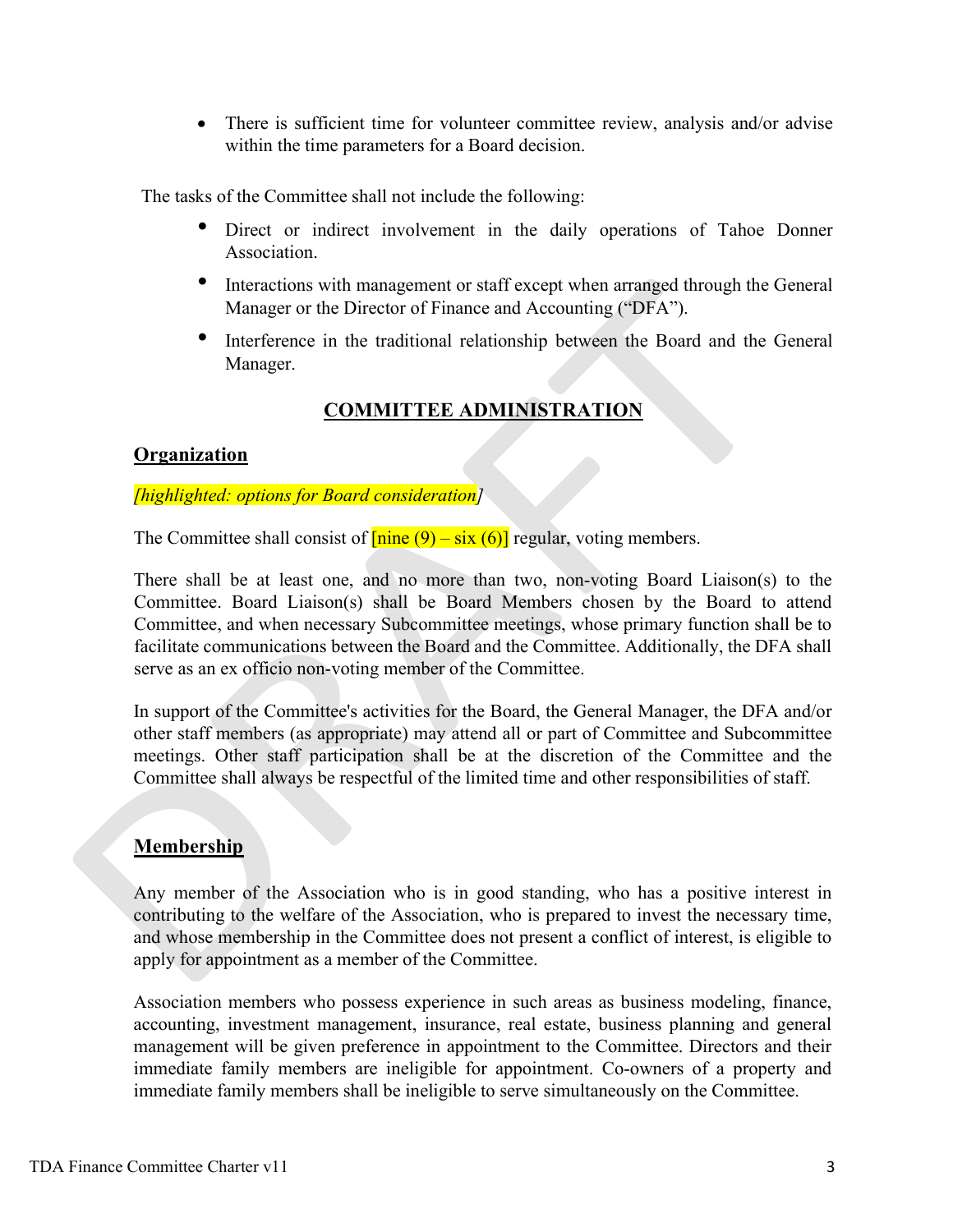The Board shall make all appointments to the Committee. In addition, at the request of the Board, the Committee may solicit Association members to serve as temporary short-term members ("Ad hoc Members") of a subcommittee of the Committee because the Ad hoc Members (i) have an interest in a particular financial project that has been assigned to the Committee by the Board, and (ii) possess specialized skills and subject matter expertise not found in the Committee membership. Such participation by these Ad hoc Members shall be for the duration of the specific project.

Other than when the Board finds an exception, members shall be appointed for a finite term of two years (subject to reappointment). Said terms shall be staggered where practicable in order to promote continuity within the Committee.

All prospective Association members wishing to be appointed to the Finance Committee, and current Committee members desiring reappointment, shall submit through the FC Chair to the Executive Project Manager a written request stating their interest in serving on the Committee; all such requests shall be forwarded to the Board. Initial applications shall include a brief resume of the applicant's talents or experience which is relevant to the contribution that the applicant can bring to the Committee; a brief resume is not required for reappointment applications.

## Election of Committee Chair

The Committee shall elect, from among its membership, the Committee Chair ("Chair") and Vice Chair ("Vice Chair"), who shall serve for a period of one year. If no other Committee member is then willing to assume the duties of the Chair and the Vice Chair, the incumbent Chair and Vice Chair may be reappointed by the Board. In addition, each subcommittee shall be governed by a subcommittee chair who will be appointed by the Chair.

## **Meetings**

Committee and subcommittee meetings shall be at the discretion of the Chair(s), unless otherwise directed by the Board. Meetings may be held monthly; but at least quarterly. However, additional meetings may be necessary and may be scheduled by the Chair(s). Meetings are open to all property owners/members and will be noticed on the Northwoods Clubhouse bulletin board or by posting to the Tahoe Donner website; notice is required by Restated Bylaws of Tahoe Donner Association, ARTICLE VIll.

Committee members are expected to contribute actively and meaningfully to the work of the Committee. Committee members are expected to attend scheduled Committee meetings on a regular basis. If a Committee member (i) fails to attend at least 75% of the regularly scheduled Committee meetings in a given calendar year, and (ii) they fail to participate actively in the work of the Committee then their membership in the Committee may be subject to termination by the Board at the January Board meeting in the following year. The Board, as part of their deliberation for termination, may take into consideration any extenuating circumstances that affected the member's ability to attend meetings or be an active participant in Committee work.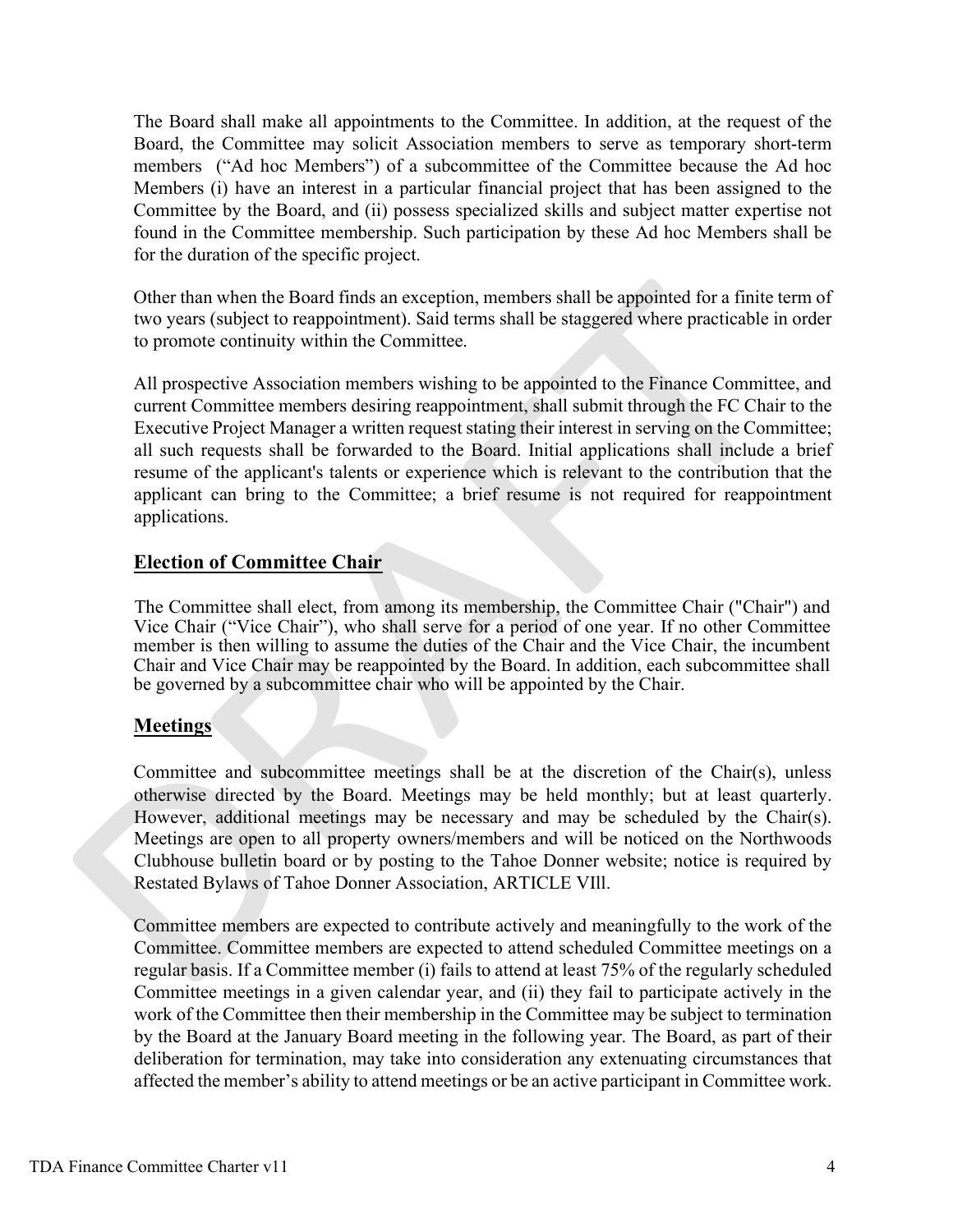A quorum of at least five (5) members shall be required to conduct business of the committee. Reports of the discussions, along with a record of actions and recommendations made, shall be maintained and provided to the Board. Recommendations of the Committee shall be reached by a majority vote of members present and constituting a quorum. A brief description of any dissenting opinion(s) shall be included in the reports provided to the Board so as to give the Board and Management a full view of all of the related issues.

Attendance at Board meetings is not required but is encouraged. In general, Members are expected to stay abreast of significant issues at Tahoe Donner using all reasonable means available.

## **Communications**

Effective communication and teamwork shall be facilitated in the following manner:

- The Committee and the Board shall on an annual basis agree upon a list of tasks (the "Task List") to be addressed by the Committee along with expected time for completion of each task. This list may be changed as circumstances require at the discretion of the Board and after consultation with the Committee and Management. The Committee on a quarterly basis shall provide reports to the Board regarding progress on assigned tasks.
- A concise written report of each Committee meeting, and where appropriate, those of a subcommittee, shall be given to the Board in advance of each Board meeting. Such reports shall be first circulated to Committee members and other meeting participants for comments and/or approval.
- The Board Liaison(s), or in his or her absence the presiding Board member, shall promptly give written instructions to the Chair (notifying the Committee of formal Board decisions or instructions regarding Committee tasks. Board members shall not otherwise provide instructions to individual Committee members. In addition to providing official Board decisions and directives, the Board Liaison(s) shall facilitate communications by helping the Committee interpret Board policy and goals.
- The Committee may provide written reports and recommendations on specific issues to the Board and Management after consideration and approval by the Committee.
- $\bullet$ Coordination and collaboration between other Association committees is encouraged to accomplish the Committee's tasks.

## Reporting Requirements

The Chair, the Vice Chair, or a duly appointed representative, shall report periodically to the Board, General Manager or Staff Liaison on the actions of the Committee. Reports may be written, oral, or a combination thereof.